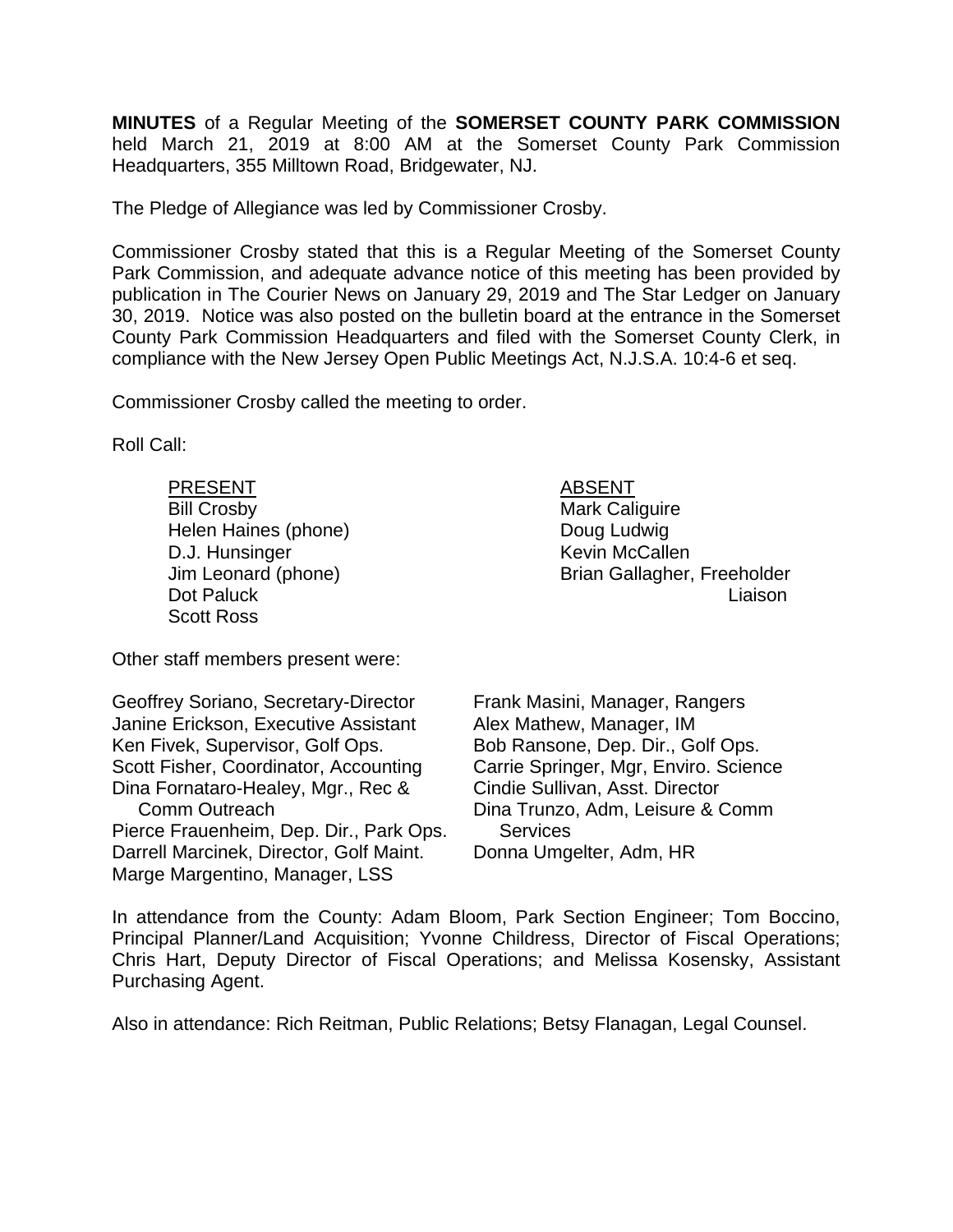### **OPEN MEETING FOR PUBLIC COMMENT**

Jorge Diaz, Golf Shop Assistant, Spooky Brook Golf Course made a statement to express his disagreement with the proposal being made with resolution R19-094. If approved, this resolution will authorize changing the full time supervisor position at Spooky Brook Golf Course to a seasonal position.

Director Soriano explained to the Commissioners that the decision to change the position from full time to seasonal was in a quest to be financially prudent in difficult revenue times and while maintaining current staff.

#### **SERVICE AWARDS**

Commissioner Crosby presented the following Service Awards:

- ~ Frank Runiak 5 Years
- ~ Robert Ransone 20 Years

### **APPROVAL OF THE MINUTES**

Commissioner Crosby called for the approval of the minutes of the regular meeting held on February 21, 2019. Moved by Commissioner Hunsinger; seconded by Commissioner Ross. YEAS: Commissioners Crosby, Haines, Hunsinger, Leonard, Paluck, and Ross. NAYES: None. ABSENT: President Caliguire and Commissioners Ludwig and McCallen.

### **APPROVAL OF BILLS FOR PAYMENT**

The following resolutions were moved by Commissioner Paluck; seconded by Commissioner Hunsinger. YEAS: Commissioners Crosby, Haines, Hunsinger, Leonard, Paluck, and Ross. NAYES: None. ABSENT: President Caliguire and Commissioners Ludwig and McCallen.

#### **Resolution R19-086 – Payment of Claims**

Resolution authorizing payment of claims in the amount of \$1,920,695.45 comprised of Claims in the amount of \$1,081,100.53, Other Expenses in the amount of \$100,625.44 and Salaries and Wages in the amount of \$738,969.48 for the period of February 20, 2019 through March 20, 2019.

#### **Resolution R19-087 – Refund of Recreation Fees**

Resolution authorizes refund of recreation fees.

#### **Resolution R19-088 – Confirming Orders**

Resolution authorizes the payment of confirming orders totaling \$10,145.54.

## **Resolution R19-089 – Authorizing Additional Funding for Previously Awarded Contracts (Leisure Services)**

Resolution authorizes additional funds for previously awarded contracts.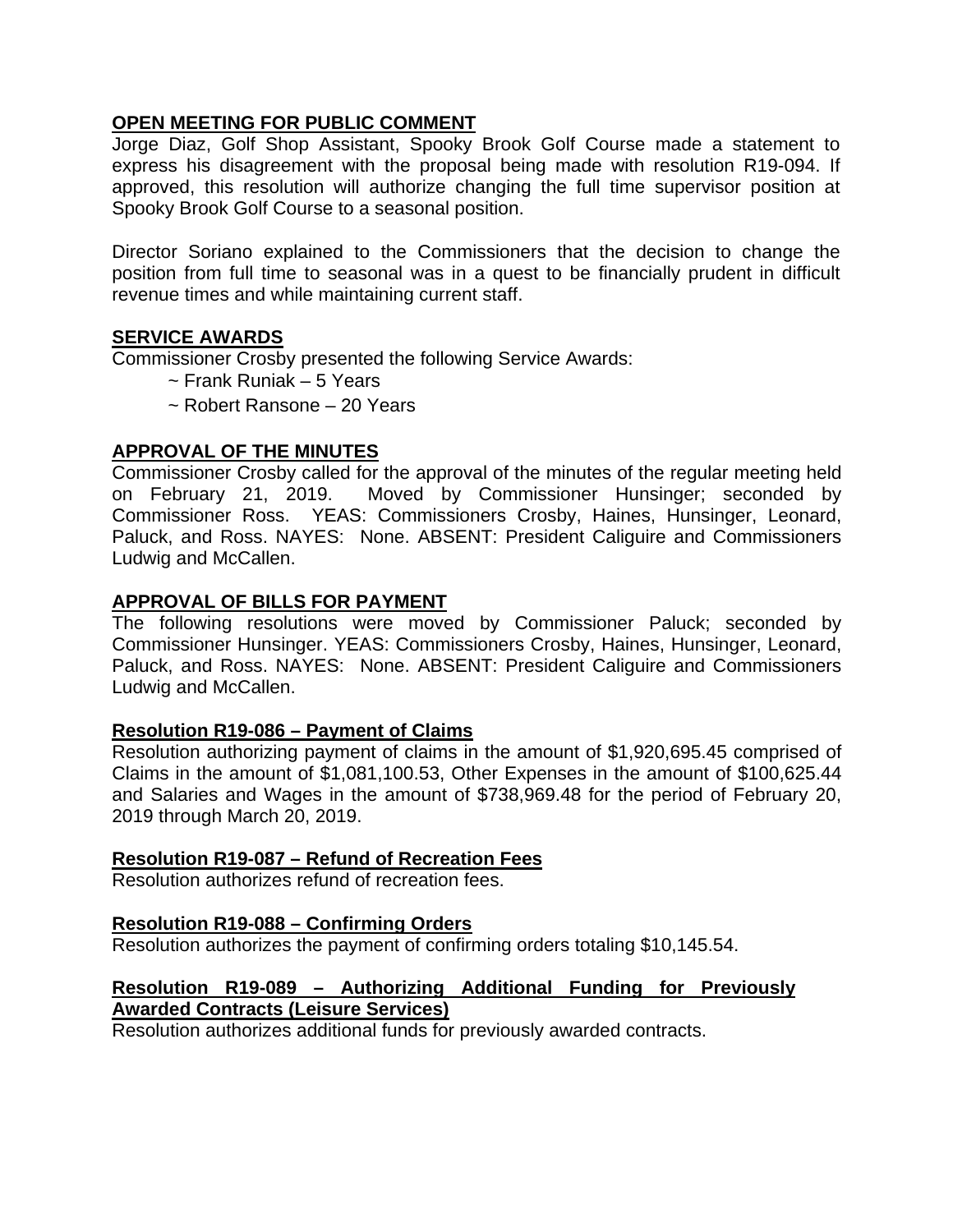### **Resolution R19-090 – Authorizing Additional Funding for Previously Awarded Contracts (Golf)**

Resolution authorizes additional funds for previously awarded contracts.

## **Resolution R19-091 – Authorizing Additional Funding for Previously Awarded Contracts (Administration)**

Resolution authorizes additional funds for previously awarded contracts.

### **Resolution R19-092 – Authorizing Additional Funding for Previously Awarded Contracts (Park Operations)**

Resolution authorizes additional funds for previously awarded contracts.

### **Resolution R19-093 – Amending and Cancelling Certification of Funds for Previously Awarded Contracts**

Resolution cancels and amends certification of funds for previously awarded contracts.

# **DIRECTOR'S REPORT**

Director Soriano submitted a report for the month of February 2019.

Director Soriano elaborated on his report explaining to the Commissioners his initiative "Coffee with the Director," where Director Soriano holds meetings with staff at their work locations to hear their concerns with, and ideas for, the Park Commission. Director Soriano stated that the initiative has proven to be a great experience and has shown that employees care very deeply for the welfare of the Park Commission.

## **COMMISSION CORRESPONDENCE**

- 1. Letter received from Skillman resident, Deacon Thomas Giacobbe, regarding his dismay at the state of the trail blazes on the Sourland Mountain Preserve. For safety concerns, Deacon Giacobbe requested that re-blazing of the trails be given high priority.
- 2. Letter sent to Director Soriano and Commission President Caliguire from Domecq Smith, President of the Somerset RC presenting various proposals to install a webcam for live view of the North Branch flying field on the internet.

# **CONSENT AGENDA**

## **RESOLUTIONS**

The following resolutions were moved by Commissioner Hunsinger; seconded by Commissioner Paluck. YEAS: Commissioners Crosby, Haines, Hunsinger, Leonard, Paluck, and Ross. NAYES: None. ABSENT: President Caliguire and Commissioners Ludwig and McCallen.

**Resolution R19-094 – Creating New Position of Seasonal Golf Shop Manager**  Resolution creates new position of seasonal Golf Shop Manager.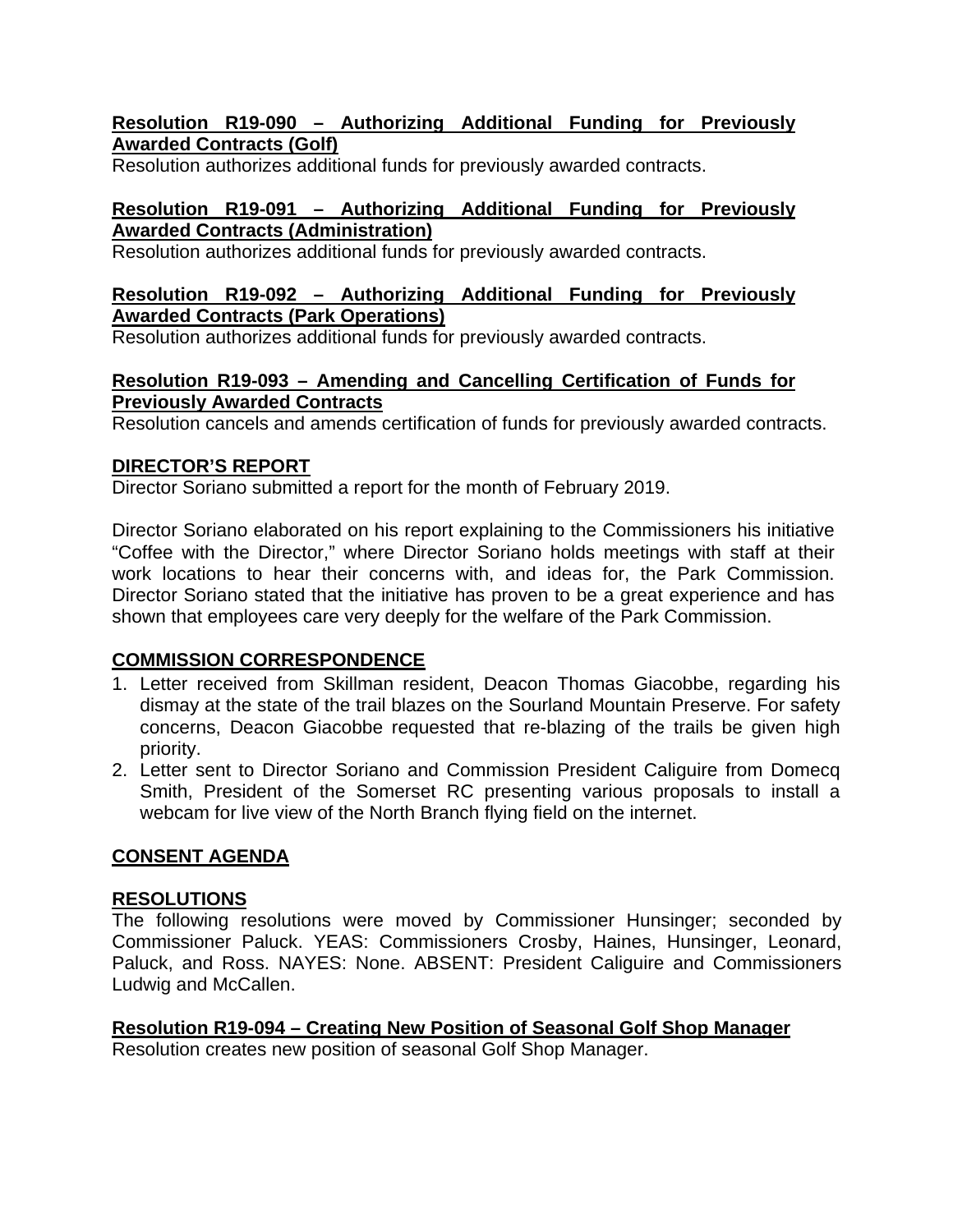### **Resolution R19-095 – Authorizing Sale of Surplus**

Resolution authorizes the sale of surplus personal property.

### **Resolution R19-096 – Amending Human Resources Policies and Procedures Manual**

Resolution amends the Facility Use Policy #104 of the Human Resources Policies and Procedures Manual.

### **Resolution R19-097 – Adopting Cash Advance for Arizona Birding and Nature Trip**

Resolution provides \$850 for the cost of park entrance fees, gas, and Naturalist meals for the Arizona Birding and Nature Trip on May 25, 2019 through June 2, 2019.

**Resolution R19-098 – Awarding Contract for a Fourth of July Pyrotechnic Display** Resolution awards contract to Schaefer Fireworks, Inc. not to exceed \$21,140.00.

## **Resolution R19-099 – Awarding Contract for RecTrac Software Data Migration and the First Year of a Five Year Contract for Maintenance and Support for MainTrac, WebTrac, and RecTrac Software Systems**

Resolution awards contract to Vermont Systems, Inc. not to exceed \$23,281.

## **Resolution R19-100 – Awarding Second Year of a Five-Year Contract for Ice Cream/Soft Ice Concession Services**

Resolution awards contract to Josefa, LLC.

## **Resolution R19-101 – Rejecting Bids for Yoga Services**

Resolution rejects bids received for Yoga Services.

### **Resolution R19-102 – Awarding Contract for Seasonal Operation of Warrenbrook Pool**  Resolution awards contract to S&R Pools not to exceed\$13,000.00.

**Resolution R19-103– Approving License Agreement for a Research Project with Conserve Wildlife Foundation of NJ, Montclair University Department of Biology, and Rutgers University Department of Ecology and Evolution** 

Resolution approves a license agreement for March 2019 through December 2019.

#### **Resolution R19-104 – Awarding the Second Year of a Two-Year Contract for Printing and Distribution of Park Guides**

Resolution awards contract to Gannett NJ not to exceed \$3,638.00.

#### **Resolution R19-105 – Purchase Lesson Horses for Lord Stirling Stable**

Resolution authorizes the purchases from reputable sources not to exceed \$19,500.00.

#### **Resolution R19-106 – Awarding Second Year of a Two-Year Contract for Golf Course Accessories**

Resolution awards contract to Fertl Soil Turf Supply, SiteOne Landscape Supply, and Grass Roots Inc.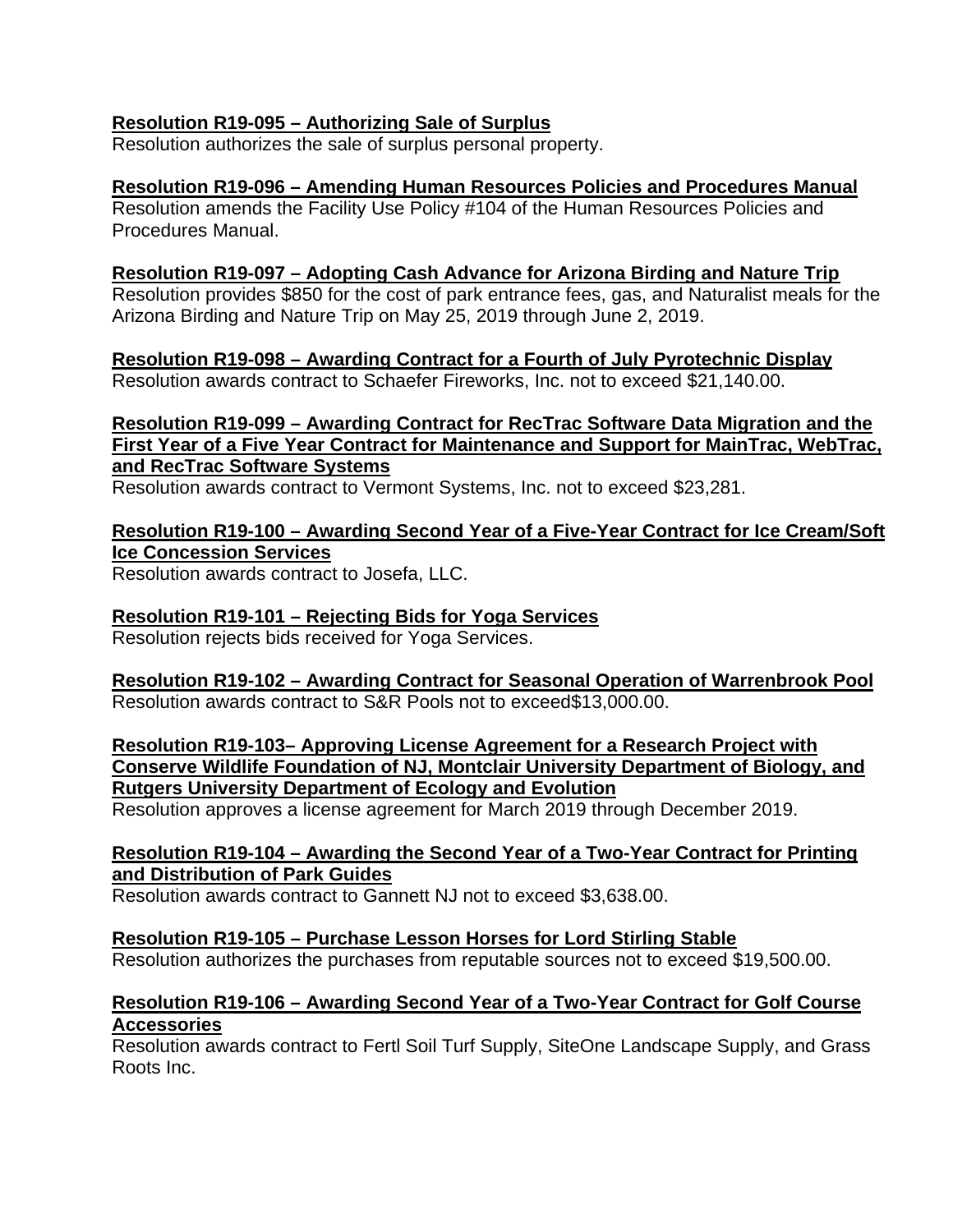### **Resolution R19-107 – Awarding the Second Year of a Two-Year Contract for Furnishing and Delivery of Irrigation Repair Parts for Irrigation Systems**

Resolution awards contract to Storr Tractor Company, SiteOne Landscape Supply, and Aquarius Irrigation Supply.

### **Resolution R19-108 – Authorizing Use of Somerset County Contract for Purchase of Parts and Repairs for Commercial Lawn, Park and Golf Course Equipment**

Resolution authorizes purchases from Power Place, Wilfred MacDonald, and E-Z Go not to exceed \$11,000.00.

### **Resolution R19-109 – Awarding the Third Year of a Three-Year Contract for Plumbing and Electrical Services**

Resolution awards contract to A&S Service Co. (primary) and Oxford Electrical Contractors (secondary) as electrical vendor and Robert Griggs Plumbing (primary) and Stryker Heating and Cooling (secondary) as plumbing vendor.

## **Resolution R19-110 – Authorizing Use of State Contract for the Purchase of Overhead/Rolling Doors & Operators**

Resolution authorizes purchases from Merchantville Overhead Doors not to exceed \$1,500.00.

### **Resolution R19-111 – Authorizing Use of Educational Services Commission Contract for the Purchase of Grounds Equipment John Deere 2500e E-Cut Hybrid Riding Greens Mower with Contracted and Non-Contracted Attachments**

Resolution authorizes purchase from Finch Services not to exceed \$41,523.92.

# **Resolution R19-112 – Authorizing Use of Educational Services Commission Contract for the Purchase of Grounds Equipment**

Resolution authorizes purchases from Power Place not to exceed \$10,000.00.

## **COMMITTEE REPORTS**

## **CFO's Report**

Commissioner Crosby, Chair of the Committee, submitted a report for the month of February 2019.

In the absence of the Park Commission Treasurer, Director Soriano stated that the 2019 budget is still in flux and the Park Commission continues to operate with a temporary budget that is funded through the end of May.

## **HUMAN RESOURCES**

Commissioner Leonard, Chair of the Committee, submitted a report for the month of February 2019.

Donna Umgelter, Administrator, Human Resources, stated that the Park Commission is in the process of hiring seasonal employees for the spring and summer.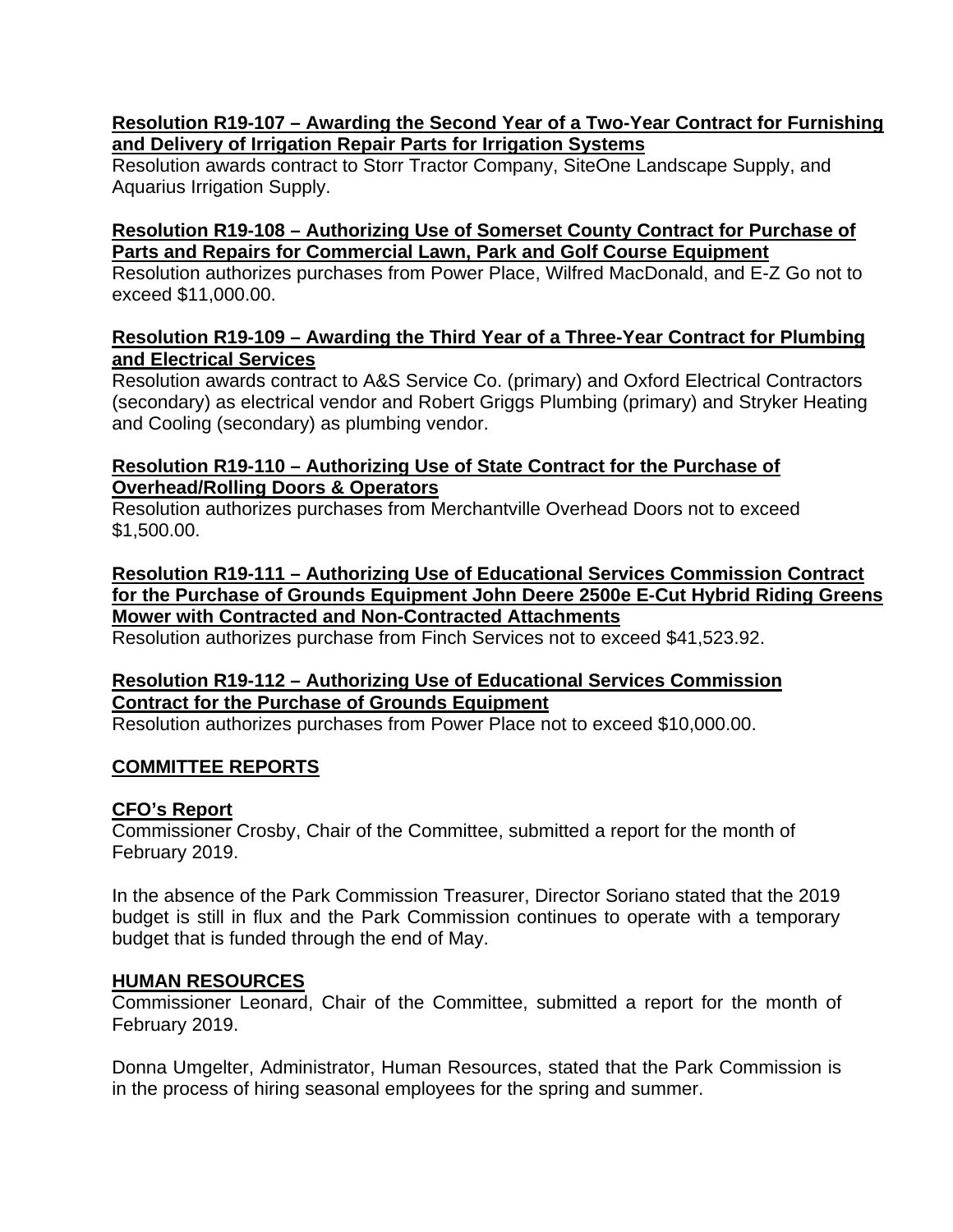## **LEISURE SERVICES**

Commissioner Ludwig, Chair of the Committee, submitted a report for the month of February 2019.

Dina Fornataro-Healey, Manager, Recreation and Community Outreach, stated that through the grant received from the Park Foundation and Whole Foods, last week MMA Fighter, Alec Savitsky, conducted a Self-Awareness Seminar at Headquarters with 27 attendees. Dina will be working with Carrie Springer, Environmental Science Manager, to develop a fall course schedule for the Whole Foods Wellness Series.

Next week, Dina and Carrie will be attending the Somerset County Tourism Committee meeting at the Bridgewater Marriot to showcase the various services of the Park Commission.

Dina Trunzo, Administrator, Leisure and Community Services, stated that the Park Commission partnered with the Adult Services Division of the ARC of Somerset County to provide day programs for some of its students. Gwen Laubner, Therapeutic Recreation Program Coordinator, worked with the students on various art projects, which are now on display at an Art Show at the Manville Library. Dina invited the Commissioners to visit the show, which will be displayed until the end of April.

50/50 tickets for the Pro-Celebrity Golf Outing, which will take place on May 6, 2019, have been distributed to the Commissioners along with an application to participate at the event. Dina welcomes any food or tee sponsorships.

Cindie Sullivan, Assistant Director, stated the Annual Volunteer Dinner will be held at Neshanic Valley Golf Course on April 25, 2019 and invited all Commissioners to attend.

The Park Foundation Annual Brunch will be held at Ninety Acres on July 28, 2019. Lord Stirling Stable will be this year's honoree to recognize its 50<sup>th</sup> Anniversary.

#### **GOLF MANAGEMENT**

Commissioner Paluck, Chair of the Committee, submitted a report for the month of February 2019.

Darrell Marcinek, Director, Golf Maintenance, stated that preparations are being made to open Warrenbrook Golf Course on Monday. Spring aeration will begin on Monday at Green Knoll and Neshanic Valley Golf Courses.

Bob Ransone, Deputy Director, Golf Operations, stated that, aside from Warrenbrook, all Park Commission golf courses are currently open for play. Golf revenue for January and February was down as compared to 2018, but March revenue was up \$25,000 as compared to 2018.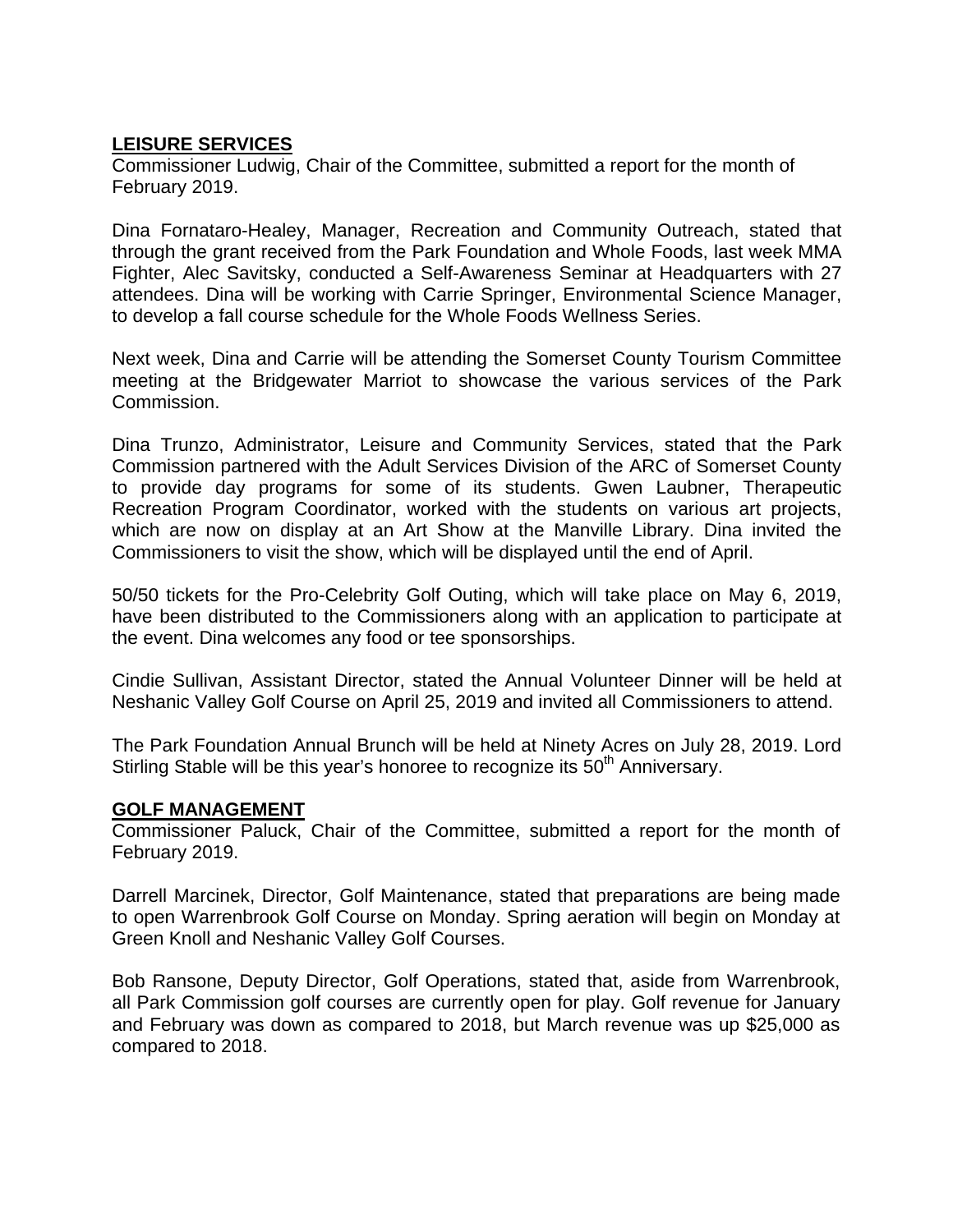The GolfNow G1 system is in the process of being upgraded and should be complete by Friday.

#### **INFORMATION MANAGEMENT**

Commissioner McCallen, Chair of the Committee, submitted a report for the month of February 2019.

Alex Mathew, Manager, Information Management, stated that RecTrac migration is scheduled to begin on April 15, 2019. The installation of new computer hardware will begin next week.

#### **VISITOR SERVICES**

Commissioner Crosby, Chair of the Committee, submitted a report for the month of February 2019.

Frank Masini, Manager, Park Rangers, had no further report.

#### **PROPERTY MANAGEMENT**

Pierce Frauenheim, Deputy Director, Park Operations, stated that a meeting was held on March 15<sup>th</sup> with three farmers to discuss various concerns. Pierce will be consulting with the Property Management Committee regarding said concerns.

#### **PLANNING AND LAND ACQUISITION**

Tom Boccino, Parks Section Principal Planner, Land Acquisition, presented a report for February 2019.

#### **CAPITAL FACILIITES – CONSTRUCTION and ENGINEERING**

Adam Bloom, County Park Engineer, presented a report for February 2019.

#### **PARK MAINTENANCE & HORTICULTURE**

Commissioner Hunsinger, Chair of the Committee, submitted a report for February 2019.

Pierce Frauenheim, Deputy Director, Park Operations, had no further report.

#### **AUDIT COMMITTEE**

No report.

#### **FREEHOLDERS REPORT**

Freeholder Brian Gallagher was not in attendance.

#### **OLD BUSINESS**

There was no old business to report.

#### **NEW BUSINESS**

There was no new business to report.